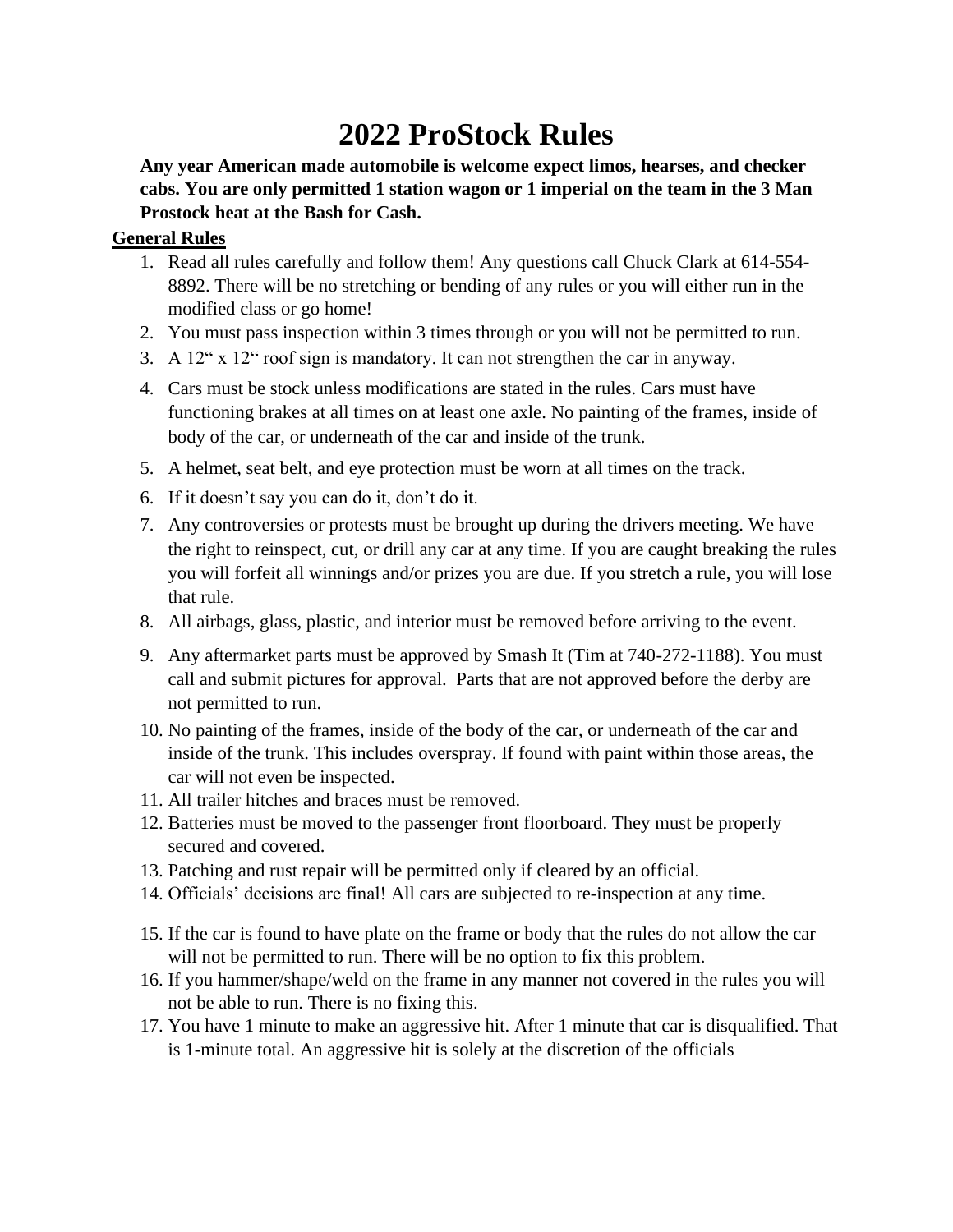- 18. You are not permitted to hit anyone in the driver's door. If you do, you are disqualified. If you use your driver's door to take advantage of this rule, the car that hit you is not disqualified.
- 19. You may not get out of your car for any reason during the heat until you are out.
- 20. You are only permitted to have 1 fire in your car. This will result in a disqualification.
- 21. No sandbagging, teaming, or holding. Any of these will result in a disqualification. You can not pin to win.

## **FRAME & BUMPERS (NO RUST REPAIR)**

- 1. Trailer hitches and braces must be removed.
- 2. No frame welding other than what is stated in the rules.
- 3. You may cut the flaps and tilt the frame in 1 place and in 1 direction. No seam welding on the frames permitted.
- 4. No shaping or hammering of the frame. You may crease, notch, or dimple the rear 12" of the frame to help the car roll.
- 5. Homemade front bumpers are permitted. If you choose to manufacture a homemade bumper, it must conform to the following size limits: It can be no larger than 8" x 8". The point must taper over an area of at least 32" wide and can not exceed 12" wide (front to back). The point may only extend out 4" from the flat part of the bumper. If using a factory bumper, it may be loaded or stuffed full.
- 6. You may mount the front or rear bumper in 1 of 2 ways:
	- a. The bumper may be welded to the factory shock in the factory location. If using a factory bumper shock, it must be bolted in the factory location and must have a 1½" inch gap from the frame to the shock plate.
	- b. The front frame may be shortened to the front edge of the factory core support mount and the bumper may be welded directly to the frame. You are not permitted to do this for any Cadillac or Imperial. The bumper shock must be removed from the inside of the frame, and you are permitted a 2" x 6" x 1/4" plate on the side of the frame for a bumper bracket and it must be welded on the outside of the frame towards the tires. Do not alter the factory mount. On the back side of the bumper where it meets the frame you may use a  $1/4$ " x 6" x 6" plate to create a flat mounting surface.
- 7. The car must set level. The bumpers can not be higher than 22" to the bottom of the bumper or lower than 14" to the bottom part of the frame.
- 8. You may have a 6" x 20" x 1/4" hump plate and may be straight across or contoured to the frame and must be centered in the hump.
- 9. Shortening of the rear frame, body, and unibody is not permitted in any way.

## **BODY & CAGE**

1. Doors may be welded 5" on 5" off with no thicker than 1/4" x 3" x 5" material or can be fastened shut with #9 wire or banding. The driver's door may have a door skin no thicker than 1/8" and may be welded all the way around.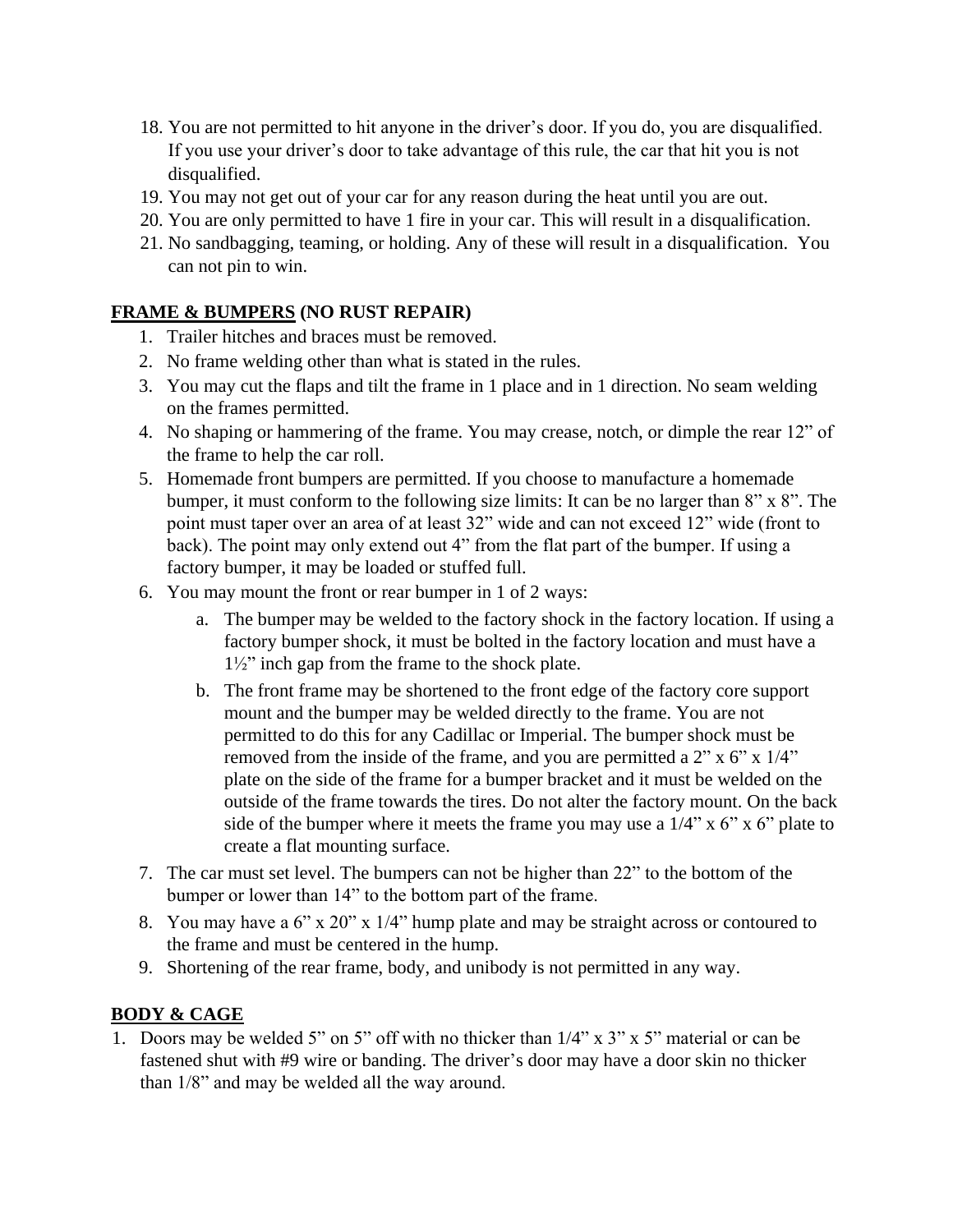- 2. The trunk lid must be from the same make and model of the car and must be a trunk lid (no hoods). You can fold the trunk lid over or push it down. The trunk must remain on the factory hinges and the front part of the speaker tray must remain vertical. The deck lid is being measured 12" from the top of the rear quarter panels in the center of the deck lid in 3 spots starting from the back of the deck lid up. Two  $(2) 8"$  x  $8"$  inspection holes must be put in all deck lids within 2" of the trunk strapping and in the center of the side quarter panel strapping. This is mandatory. No welding the deck lid to the trunk floor. Body creasing is okay. Deck lids may be welded with  $3$ " x  $5$ " x  $1/4$ " plate  $5$ " on  $5$ " off. The speaker deck must remain intact.
- 3. The hood can be bolted down in 6 places. 4 spots from sheet metal to sheet metal and 2 front body mounts that may extend through the hood. If using wire, you may use 8 double strands of #9 wire. Two may go around the bumper and/or the frame. Hoods must be open for inspection (12" x 12" hole over the carburetor).
- 4. Factory body mount bolts may be changed to 5/8" bolts. There must be a 1" gap between the body and the frame. You can use steel spacers, hockey pucks, or a stack of washers but nothing used may be bigger than 3" in diameter. Body washers inside of the car can be no bigger than 3" in diameter. The front 2 body mounts may be 1" and extend up through the hood. You may weld a 3" washer to the top side of the frame but only centered over the body hole  $(1/4$ " thick).
- 5. No seam welding will be permitted on the body. Repairing sheet metal is limited to where the battery box and gas tank are and the driver's area of the floorboards of the car.
- 6. Front body spacers may be 10" tall and welded to the core support frame mount and must remain below the core support and not welded to the core support whatsoever.
- 7. You may have a bar in the dash area and a bar behind the seat. You can have one bar per side connecting the dash bar and the rear bar. Side bars may be inside of the car or inside of the doors. A roll over bar is permitted. No down legs are permitted. Gussets are permitted in the corners of the cage but must be done at the corners only. The bars must be no bigger than 4" in diameter and no longer than 60". You can use a  $1/4$ " x  $10$ " x  $10$ " plate to attach the bars to the sheet metal. No kickers or down legs are permitted. You may have a gas tank protector no wider than 32". It may touch the package tray and it can be welded with 2 welds or 2 ½" bolts.
- 8. The dash bar must be 5" from the firewall and the rear bar can be no farther back than where the kick panel meets the seat. All bars must be 5" off the transmission tunnel.
- 9. The original gas tank must be removed and replaced with a boat style tank or fuel cell. If it is a plastic fuel cell it must be in a steel structure. It must be moved inside of the car behind the driver's seat but no further back than the rear axle. Batteries must be moved to the passenger side floorboard and securely fastened. These must be covered with a rubber or nonflammable material.
- 10. You may use expanded metal no thicker than 1/8" or a factory air condenser on the core support in front of the radiator. This may be attached with four 3/8" bolts or four 1" welds.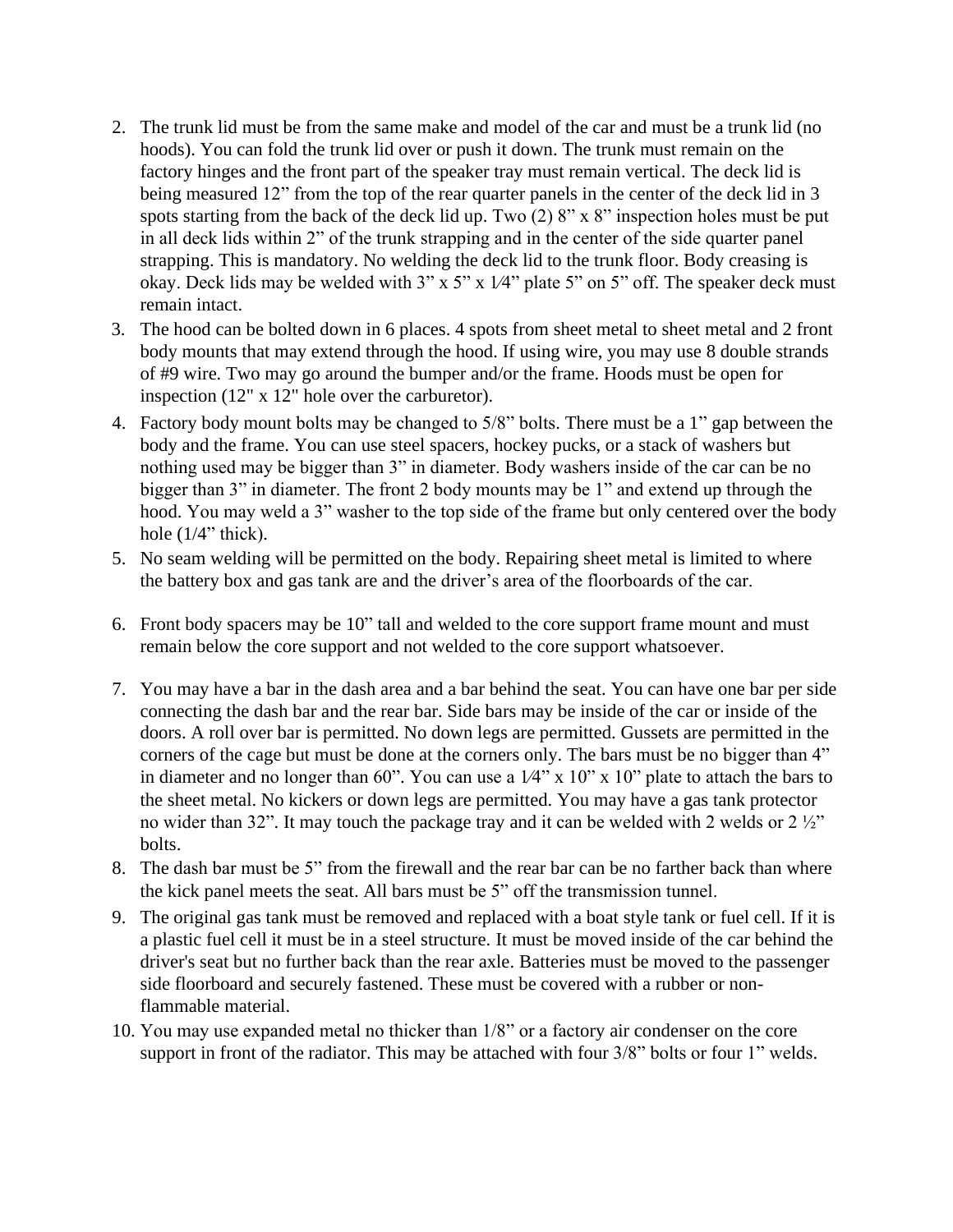- 11. You may have 1 front and 1 rear window bar that can not be any thicker than 3" x 1/4". These may attach to the sheet metal no more than 6" on the roof and deck lid.
- 12. You may have four ½" bolts per wheel well.

## **SUSPENSION**

- 1. You are permitted 1" all thread for front shocks but only one per side with a 3" x 3" washer on top of the cone and a 3" x 3" washer on the bottom side of the lower control arm. The washers can not be welded. All nuts must be standard.
- 2. Any tie rods may be used. On an '03 and newer, you must use the factory rack and pinion. Any rear end is permitted. If you run a rear end brace, it can not reinforce the frame or be any wider than 10".
- 3. Watts link conversions on '98 and newer cars are permitted. You must use 1⁄4" x 2" x 2" square tubing or 2" round pipe for the rear trailing arms. For the upper and lower mounting brackets, the uppers must be mounted to the package tray and the lowers must be mounted on the side of the frame. It can not be mounted inside, on top of , or on the bottom of the frame and can be no larger than 7" x 7".
- 4. You can weld the front upper A-arms down using a 1⁄4" x 2" x 4" piece of steel on the front and back side of the upper A-arm. No other welding is permitted on the upper Aarm. No welding on the lower A-arms is permitted.
- 5. No spacers or other metal permitted in, on top of, or around the coil springs or inside of the frame on the coil springs. No aftermarket coil springs are permitted.
- 6. Rear coil springs may be wired or chained. Solid suspensions are okay. All suspension components must remain factory stock. No modifications will be permitted. Cars do not have to bounce.
- 7. Leaf spring cars must remain factory springs. You can not change coil spring to leaf spring set ups.
- 8. Any tires are permitted.
- 9. On '03 and newer Fords, you must use the factory aluminum cradle and suspension components. You may use 80's style spindles and only 80's style spindles. You can not tilt an '03 and newer Ford.
- 10. No aftermarket spindles are permitted. If you use aftermarket ball joints the collar you weld in or bolt in can only be 1/2" bigger than the ball joint.
- 11. If you run a sway bar it must be mounted in the factory position. The ends can be heated and bolted to the lower A-arm with no bigger than a  $\frac{1}{2}$ " bolt. It must have a 1" gap from the pulley protector. No welding of the sway bar is permitted.

## **ENGINE, TRANSMISSON, & DRIVETRAIN**

1. Any car motor of choice is permitted. You must use the frame mounts that have a rubber style bushing like a factory style mount. ZTR or equivalent mounts are permitted. No solid mounts are permitted. No chains on the engine are permitted. On '03 and newer cars, it must have a rubber style motor mount.